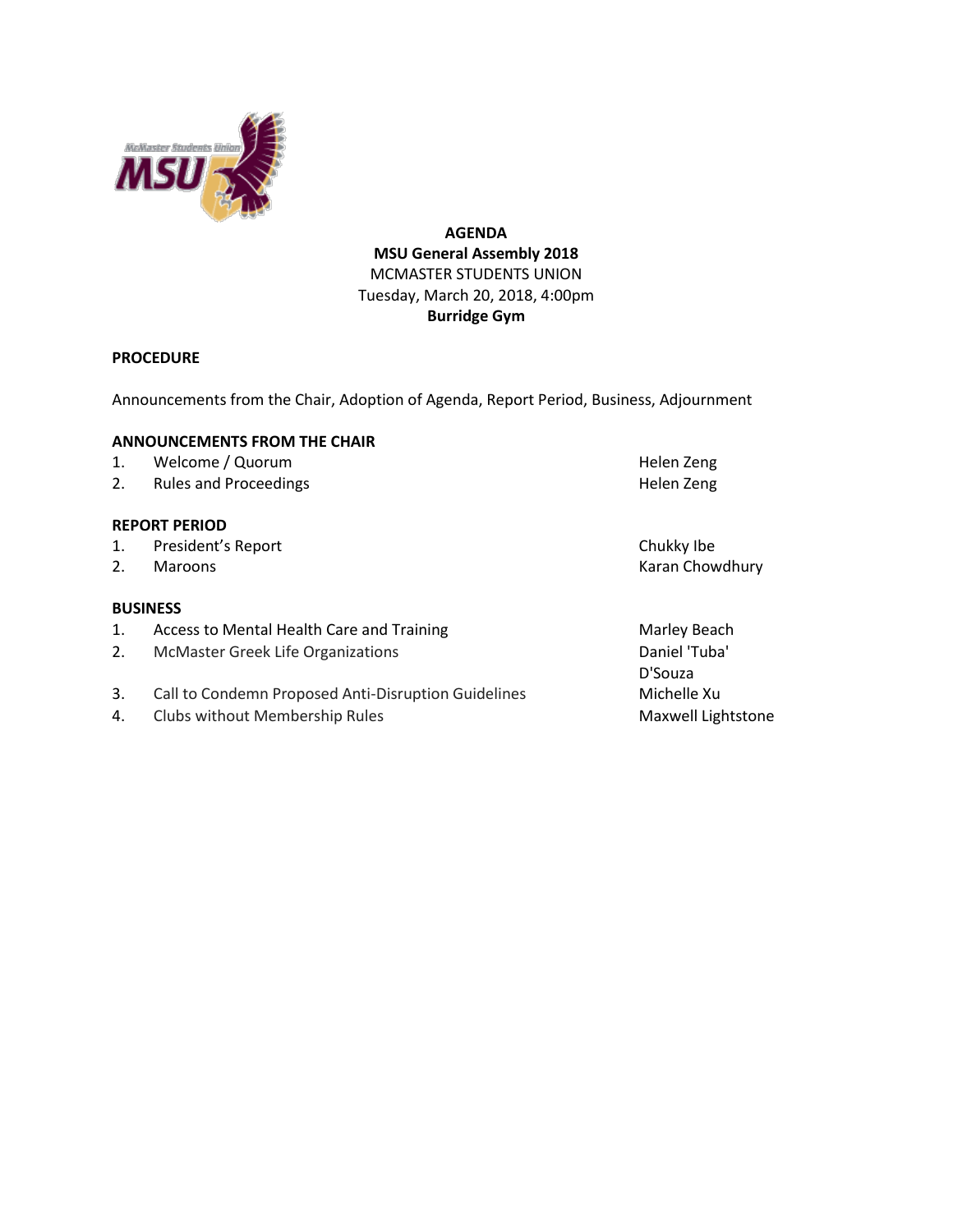## **MOTIONS**

- 1. **Moved** by Marley Beach, **seconded** by Theo Wright that the McMaster Students Union advocate for improved access to mental health care for students, as well as better implementation of the McMaster Mental Health and Well Being Strategy, including the addition of sexual assault response training to their "mental health first aid" training; and to extend this training to:
	- Welcome Week reps
	- Special Constables
	- On-Campus Security
	- Any Additional Hired Security (e.g. events)
- 2. **Moved** by Daniel 'Tuba' D'Souza, **seconded** by \_\_\_\_\_\_ that the McMaster Students Union advocate to the university for members recognized by a governing body as a national/international McMaster Greek Life organization, to be recognized as officially recognized student groups as per the McMaster University Policy on Student Groups (Recognition, Risk Assessment and Event Planning), approved on April 12, 2017. This will take the form of a feasibility study completed by April 2019 and a trail period targeted at the 2019-2020 academic year.
- 3. **Moved** by Michelle Xu, seconded by \_\_\_\_\_\_ that the following statement be adopted:

Whereas; McMaster University has proposed a set of "anti-disruption" guidelines which aim to suppress student dissent on campus,

Whereas; these proposed guidelines attempt to draw a distinction between protest which is "acceptable" and "unacceptable" to the university,

Whereas; these proposed guidelines restrict tactics traditionally employed by campus activists, disproportionately affecting the ability of marginalized students and union members to be heard,

Whereas; the administration condescends and dismisses student voices in their committee report,

Whereas; these guidelines were assembled by a committee which is unrepresentative of the McMaster community, without proper consultation of affected parties,

Be it resolved that; the McMaster Students Union call on the university to abandon the implementation of the anti-disruption guidelines.

Be it further resolved that McMaster Students Union will demand transparency with regards to the ad-hoc committee on the guidelines and its decision-making, which may include but is not limited to meeting reports and information on how the committee was selected.

Be it further resolved that the McMaster Students Union makes publicly accessible updates on its advocacy on this motion, through measures which may include but are not limited to having a Silhouette reporter present and publicly releasing minutes.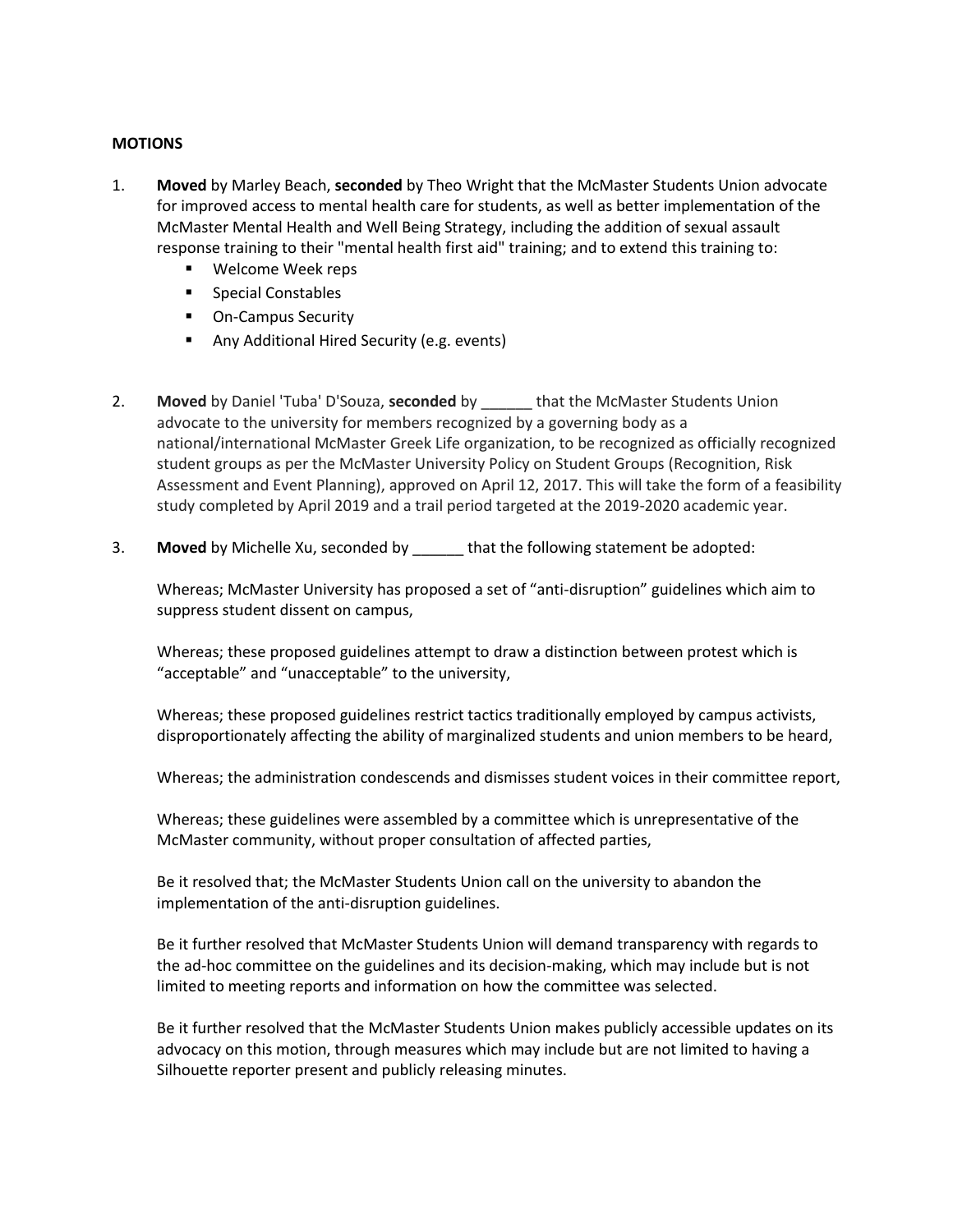4. **Moved** by Maxwell Lightstone, **seconded** by \_\_\_\_ that the McMaster Students Union work with Graduate Student Association and the McMaster Association of Part-time Studies to create a system of clubs that do not have membership rules so that all students can participate equally in them.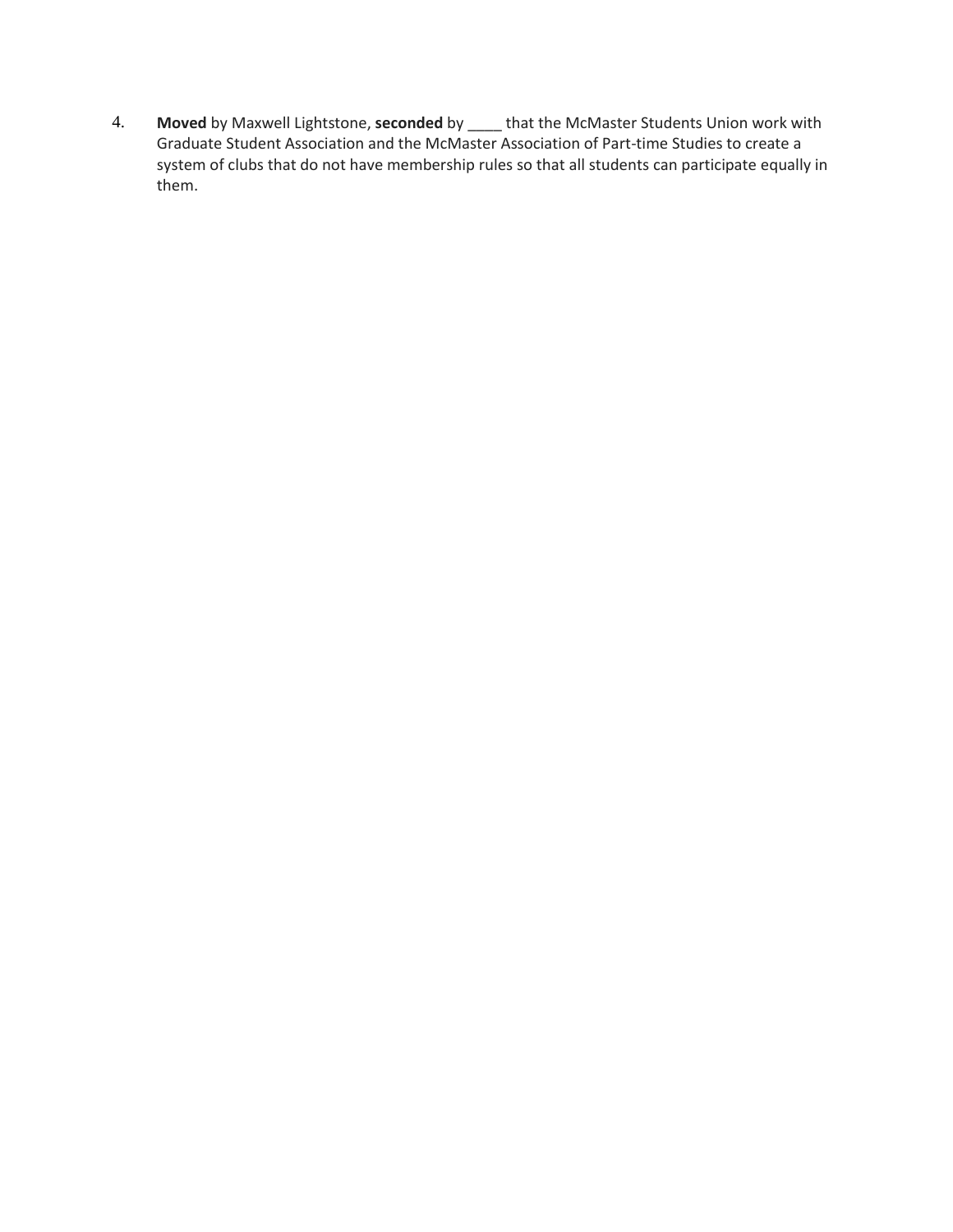

**McMaster Students Union General Assembly March 20, 2018 at 4:00pm Burridge Gym**

# **This was a non-quorate meeting of the General Assembly. Any motions made are non-binding on the organization.**

**Chair: Helen Zeng, MSU Speaker Recording Secretary: E. Ferguson, Corporate Secretary**

**Called to Order at 4:05pm Members Present: 18**

### **ANNOUNCEMENTS FROM THE CHAIR**

The Chair welcomed everyone to the General Assembly. Quorum is 693. General Assembly is open to all MSU members, that is, full-time undergraduate students of McMaster University. The event is live streamed through the MSU live stream account. Please use the hashtag #McSUGA.

### **ADOPTION OF THE AGENDA**

**Moved** by, Preethi Anbalagan **seconded** by Ryan Deshpande that the agenda be adopted as presented.

## **In Favour: 89% Opposed: 5% Abstentions: 5% Motion Passes**

#### **REPORT PERIOD**

- **1. President's Report – Chukky Ibe presented**
- Ibe went over the presentation with the General Assembly.

Questions

- Deshpande asked how students are able to get involved. Ibe responded that students can get involved through elections or volunteering with any of the MSU services.
- Maxwell Lightstone asked what the relationship is between the MSU and faculty societies. Ibe responded that the MSU has a very positive relationship with the faculty societies. The presidents meet frequently and were able to work collaboratively to promote the Open Educational Resources campaign.

#### **BUSINESS**

## **1. Access to Mental Health Care and Training**

**Moved** by Marley Beach, **seconded** by Theo Wright that the McMaster Students Union advocate for improved access to mental health care for students, as well as better implementation of the McMaster Mental Health and Well Being Strategy, including the addition of sexual assault response training to their "mental health first aid" training; and to extend this training to:

- Welcome Week reps
- Special Constables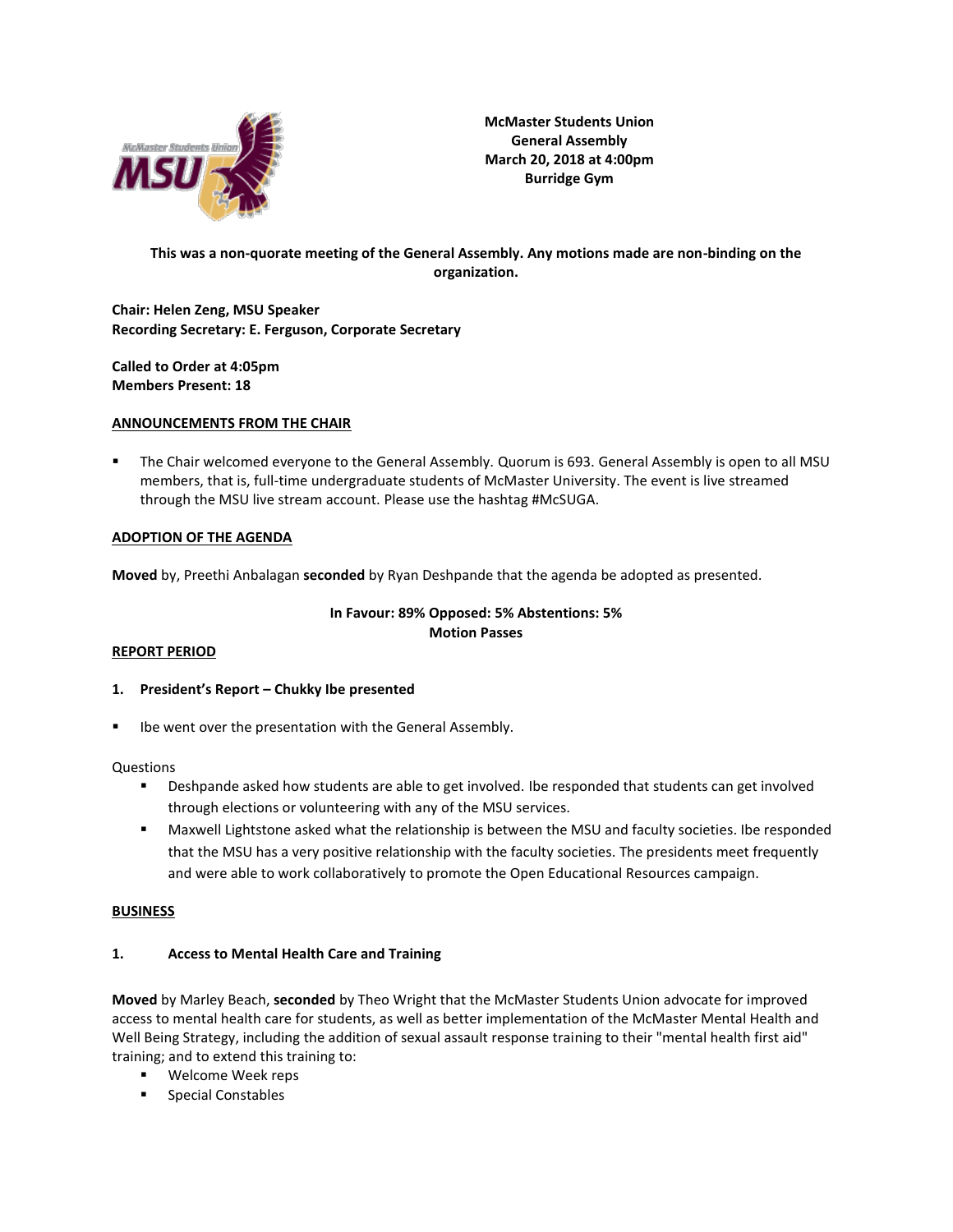- **On-Campus Security**
- Any Additional Hired Security (e.g. events)
- Marley Beach stated that the motion stems from my own and other students experience from different years and faculties. Frustration and hopelessness of seeking help for mental health issues. Anti-stigma campaigns are worthwhile and necessary, but the access is limited. Necessity for review and revision moving forward. If students do not feel supported or validated to seek help they may not seek help int he future. This is not a McMaster-specific issue. One of the initiatives from mental health strategy is the first aid training, however my motion proposes it include sexual response training. This portion of my motion is inspired by a story from a first year student who was assaulted at the Post Malone concert and was not helped by a police/security officer. McMaster needs to teach those who are supposed to protect.
- **Theo Wright reiterated the importance of safety during Welcome Week as new students are being** welcomed on to campus.
- Ryan Deshpande commended the individuals bringing the motion forward. Deshpande explained that the MSU believes in multi-faceted care, as well as peer-support and it is outlined in the Student Health and Wellness and Sexual Violence policy papers. He still encourages students to vote the motion up if they were interested in getting involved.
- **EXECT ELIZABETH WOON ASKED WHAT THE STARK IS ALLY ASKED ASKED FOR A SKEW ASKED** SERVIBLE IN SUIDEN SEXUAL **FIGULAR** response training entail?
- Preethi Anbalagan stated that training is provided through a partnership with the University for Welcome Week. The reps receive alcohol awareness training, mental health and mental illness, sexual violence prevention and response training. Meaghan Ross from the Equity and Inclusion Office, as well as SACHA, cofacilitate the training for all of the reps. The motion is unique as the students are asking for training to be extended to security on campus, and potentially expanding the response training. Anbalagan stated she was sensitive to the types of positions they would be putting student leaders in to respond to.
- Marley Beach added that there are a lot of different options for students on campus, however that appointments and assessments have 3-4 week wait times and many students that need to receive can not wait 3-4 weeks.
- Ibe stated that there needs to be accountability from support services such as police and security at events, that they are giving students the support they should be receiving.

## **Vote on Motion**

# **In Favour: 86% Opposed: 14% Abstentions: 0 Motion Passes**

## **2. Greek Life**

**Moved** by Liam Risi, **seconded** by Chukky Ibe that the McMaster Students Union advocate to the university for members recognized by a governing body as a national/international McMaster Greek Life organization, to be recognized as officially recognized student groups as per the McMaster University Policy on Student Groups (Recognition, Risk Assessment and Event Planning), approved on April 12, 2017. This will take the form of a feasibility study completed by April 2019 and a trail period targeted at the 2019-2020 academic year.

Ibe stated that the policy on fraternities and sororities has not been looked at in over twenty years and since that time there has been plenty of change in Greek life groups. The groups have said they want to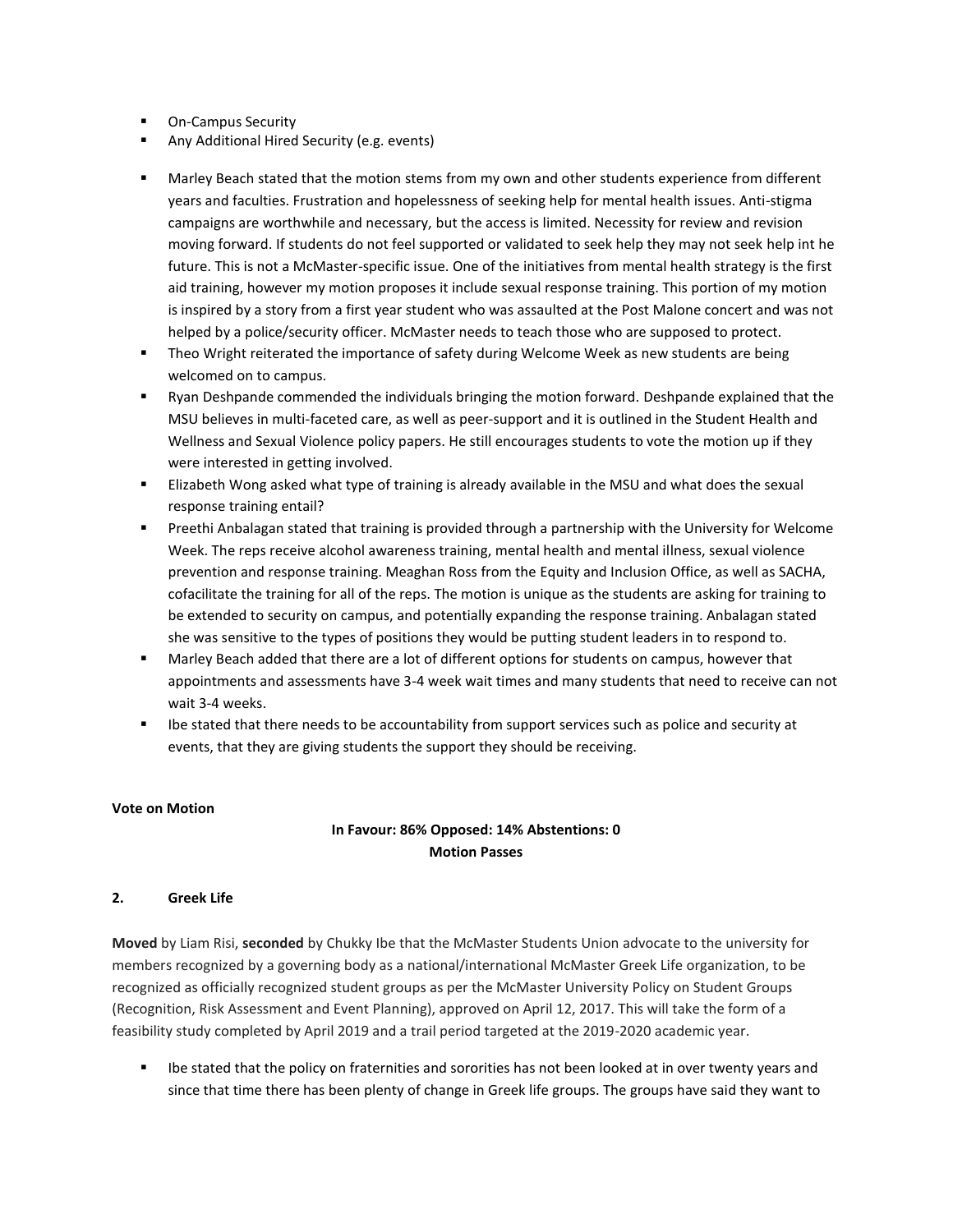be trained and involved on campus but cannot do that if they are not recognized. This does not commit us to anything other than advocating to the University on their behalf.

### **Amendment**

**Moved** by Risi, **seconded** by Ibe that the McMaster Students Union advocate to the university for members recognized by a governing body as a national/international McMaster Greek Life organization, to be recognized as officially recognized student groups as per the McMaster University Policy on Fraternities and Sororities.

#### **Vote on Amendment**

## **In Favour: 60% Opposed: 16% Abstained: 24% Amendment Passes**

- **Preethi Anbalagan stated that some of the programming that comes out of Greek organizations for** charities is great, however some ways the money is raised is through house parties. Under the University structure the groups would be required to submit risk management for all events, which would not allow house parties with alcohol consumption.
- Maxwell Lightstone stated that he was against the motion largely for reasons that Anbalagan had mentioned. Events can not be held in private residences such as fraternity and sorority houses, and any event with alcohol would require a licensed bartenders. Lightstone stated that it was not in the best interest of McMaster students for Greek life to be recognized by the McMaster policy.
- Ibe state that this was put forward through Greek life, they are fully aware of risk management process and protocols.
- Emmanual as if this was to advocate to review the policy or for the MSU to have a position that we want them put in the policy.
- Maxwell Lightstone stated that it was not specifically said in the motion, however if they did not want to be recognized in the policy he did not understand why the motion would be brought up in the first place.

### **Vote on Motion**

# **In Favour: 16% Opposed: 60% Abstained: 24% Motion Fails**

## **3. Condemn Proposed Anti-Disruption Guidelines**

**Moved** by Michelle Xu, **seconded** by Brendon Lahey that the following statement be adopted:

Whereas; McMaster University has proposed a set of "anti-disruption" guidelines which aim to suppress student dissent on campus,

Whereas; these proposed guidelines attempt to draw a distinction between protest which is "acceptable" and "unacceptable" to the university,

Whereas; these proposed guidelines restrict tactics traditionally employed by campus activists, disproportionately affecting the ability of marginalized students and union members to be heard,

Whereas; the administration condescends and dismisses student voices in their committee report,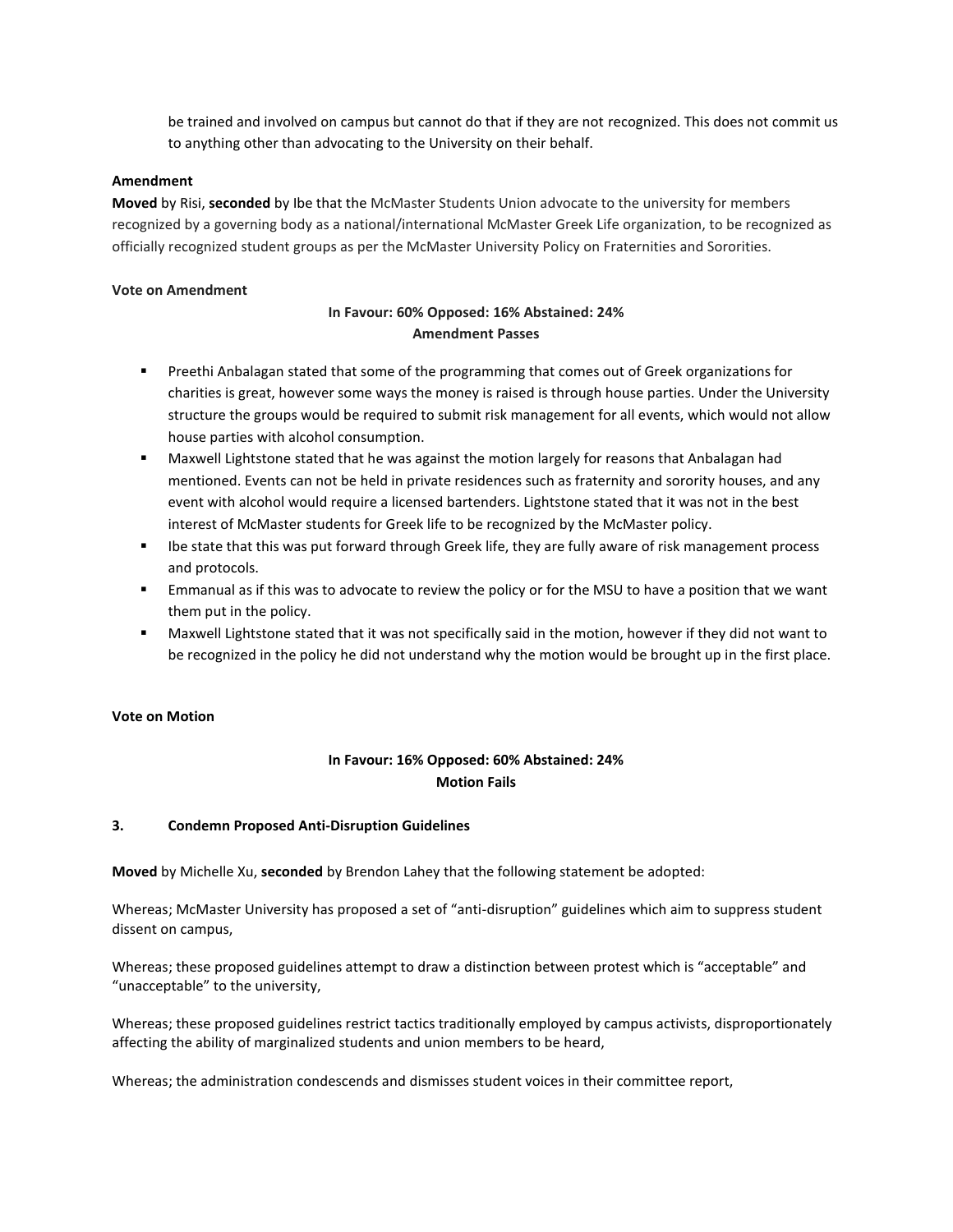Whereas; these guidelines were assembled by a committee which is unrepresentative of the McMaster community, without proper consultation of affected parties,

Be it resolved that; the McMaster Students Union call on the university to abandon the implementation of the anti-disruption guidelines.

Be it further resolved that McMaster Students Union will demand transparency with regards to the ad-hoc committee on the guidelines and its decision-making, which may include but is not limited to meeting reports and information on how the committee was selected.

Be it further resolved that the McMaster Students Union makes publicly accessible updates on its advocacy on this motion, through measures which may include but are not limited to having a Silhouette reporter present and publicly releasing minutes.

- Michelle Xu stated that the proposed anti-disruption guidelines received little publicization, and what little there was took place during reading week. Xu stated that protest is not meant to be acceptable. Xu stated that students are experiencing dismissal without engagement by administration. Disruptive tactics have been used by decades for progressive causes on campuses. Campus disruption has had a place in universities. Xu stated that following organizations have endorsed the motion: Canadian Union 3906, McMaster Womanists, Muslim Peace and Justice, Indigenous Student Alliance.
- **■** Brendon Lahey stated that the guidelines were put forward without consultation through the student body. Lahey stated that hopefully most of us can agree that setting rules for campus security to more aggressively set security on students, not breaking the law and a exercising their freedom of expression is wrong, and that is what these policies are going to do.
- Tianna Follwell stated that purpose of the proposed policy is to protect freedom of speech and it is my opinion that it targets those who go against status quo of the academy. The committee was overwhelmingly white, with no indigenous or black representation and no representation of LGBTQ+ folks or individuals with disabilities. It was made up of three women and five men. The committee does not reflect those who engage in protests and disproportionately silences vulnerable voices.
- Ryan Deshpande stated that he and Chukky Ibe wrote about this in The Silhouette this week and encouraged everyone to read it. He stated to keep in mind while it seems like they do disproportionally effect certain groups, other groups, such as the far right, engage in strategic protest and we are seeing a rise in these politics across campus. Please keep in mind that not protecting some can come at the expense of others.
- Maxwell Lightstone cautioned considering the motion. He stated that certain protests are no the right side of history but there are others that a majority of people would agree are not. Lightstone stated that he would be speaking about anti-abortion protests. Ontario creates an exclusion zone outside of abortion clinics. Lightstone stated that in his opinion this was good practice and preserves the right of freedom of speech and access to legal medical services. Lightstone stated he would be voting down the motion as he felt the guidelines are fair and reasonable.
- Chukky Ibe thanked the mover and seconder of the motion. He cautioned those who had not read the guidelines to do so.
- Kristin Webb stated that there are avenues to provide feedback and voice your dissent to the proposed guidelines through the website, and send emails to the folks involved, as well as the Board of Directors of the MSU.
- Semi J. stated that something that happens yearly is that the Justice Centre for Constitutional Freedoms (JCCF) releases campus freedom index and gives ratings. McMaster received a "D" grade. The only campus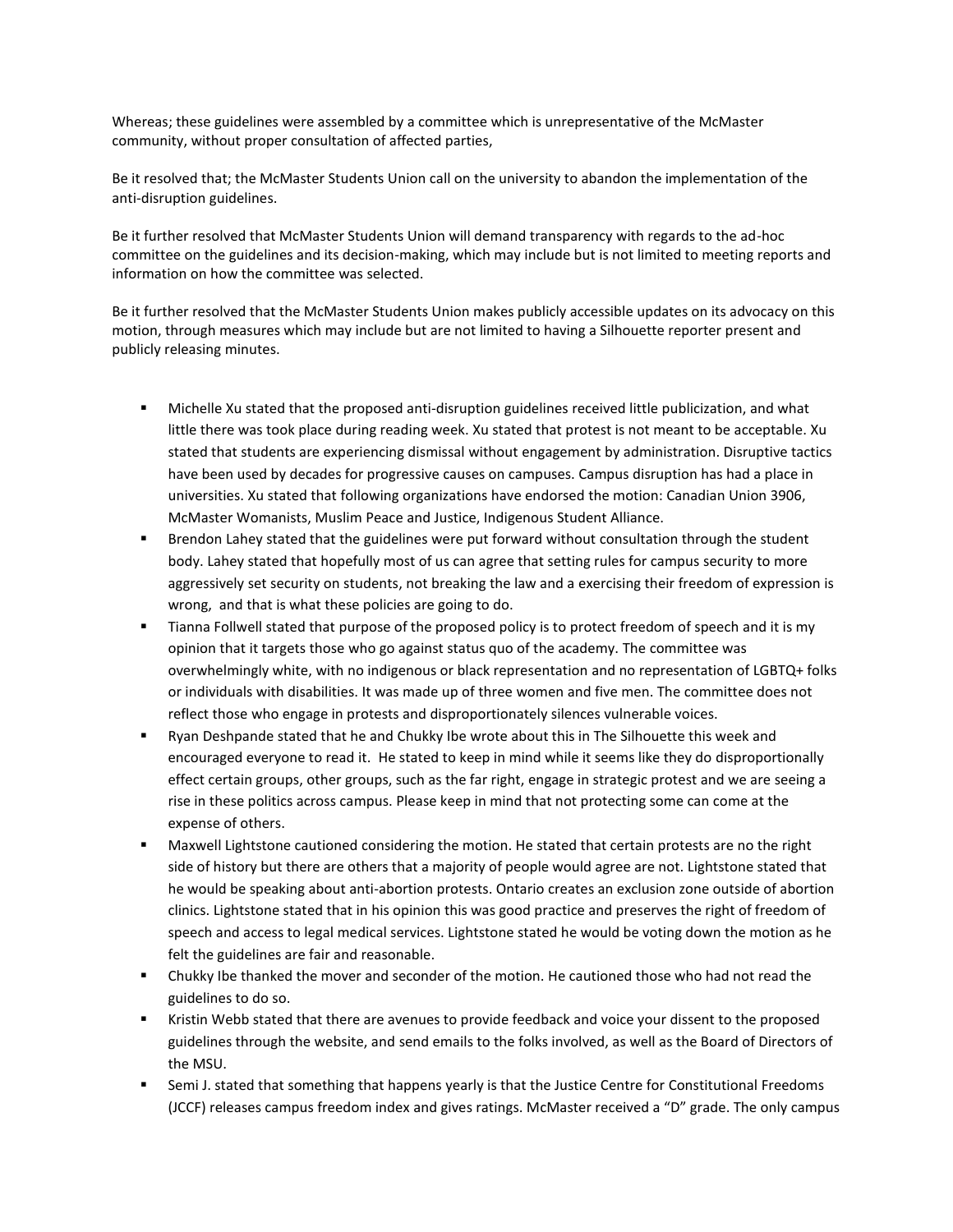that received an A was Laurentian, who has an anti-disruption policy. Semi J. stated that a policy is not necessarily a bad thing.

- Michael Xu stated that the JCCF was founded by a male right-wing politician, and is not a neutral organization.
- Jay Hamlen stated that guidelines clearly protect the most controversial speakers (far right). Hamlen stated that is mostly often bigots and racists on campus who are protested.
- Brittany Williams asked if someone is in a room and the majority of the student population doesn't agree, but what they are saying isn't illegal, is this protecting that persons voice. Williams stated they think that universities are place we should be challenged, change other peoples minds, and reaffirm what to believe.
- Tianna Follwell stated that these guidelines are not neutral or unbiased. Follwell stated they agreed the University should be a place to be challenged and grow but the people who have called the shots have been predominantly white males and in that sense the policy is not neutral.
- Marley Beach stated that the motion wants to completely throw away the guideline. Beach asked if there was a way to revisit the policy with more diverse representation and more transparency.
- Brendon Lahey stated that the guidelines are clearly a response to what happened with Jordan Peterson. There is not an epidemic of civil events being shut down. This is clearly in retaliation to that event being shut down.
- **■** Tianna Follwell stated that the Jordan Peterson event had real consequences. People protesting that event faced death threats from people on and off campus.

### **Amendment**

**Moved** by Preethi Anbalagan, **seconded** by Maxwell Lightstone to add: "Be it resolved that; the McMaster Students advocate to the University to set up processes to involve students in the decision making and policy development within the University setting to ensure those involved in the outcome are part of the process."

- Ryan Deshpande stated that this doesn't take anything away, but we realized how many voices were not heard in the creation of this. When the University creates a policy they do not notify the MSU, it is up to the MSU to ask for some say. This is a good thing in spirit of everything is going on.
- Brett Cox stated that as McMaster becomes more corporatized they are interested in aligning themselves with the current power structures. Seeing results of this play across North America. Its further creating foundations for far right politics.

#### **Vote on Amendment**

# **In Favour: 97% Opposed: 0 Abstentions: 3% Amendment Passes**

#### **Amendment**

**Moved** by Lightstone, **seconded** by Brittany Williams to change "Be it resolved that; the McMaster Students Union call on the university to abandon the implementation of the anti-disruption guidelines." To state: "Be it resolved that; the McMaster Students Union call on the University to review the implementation of the anti-disruption guidelines with student input."

■ Maxwell Lightstone stated that the policy should be reviewed with student input and have more voices reflected. Lightstone stated that people have stated there are parts of the policy that they do like.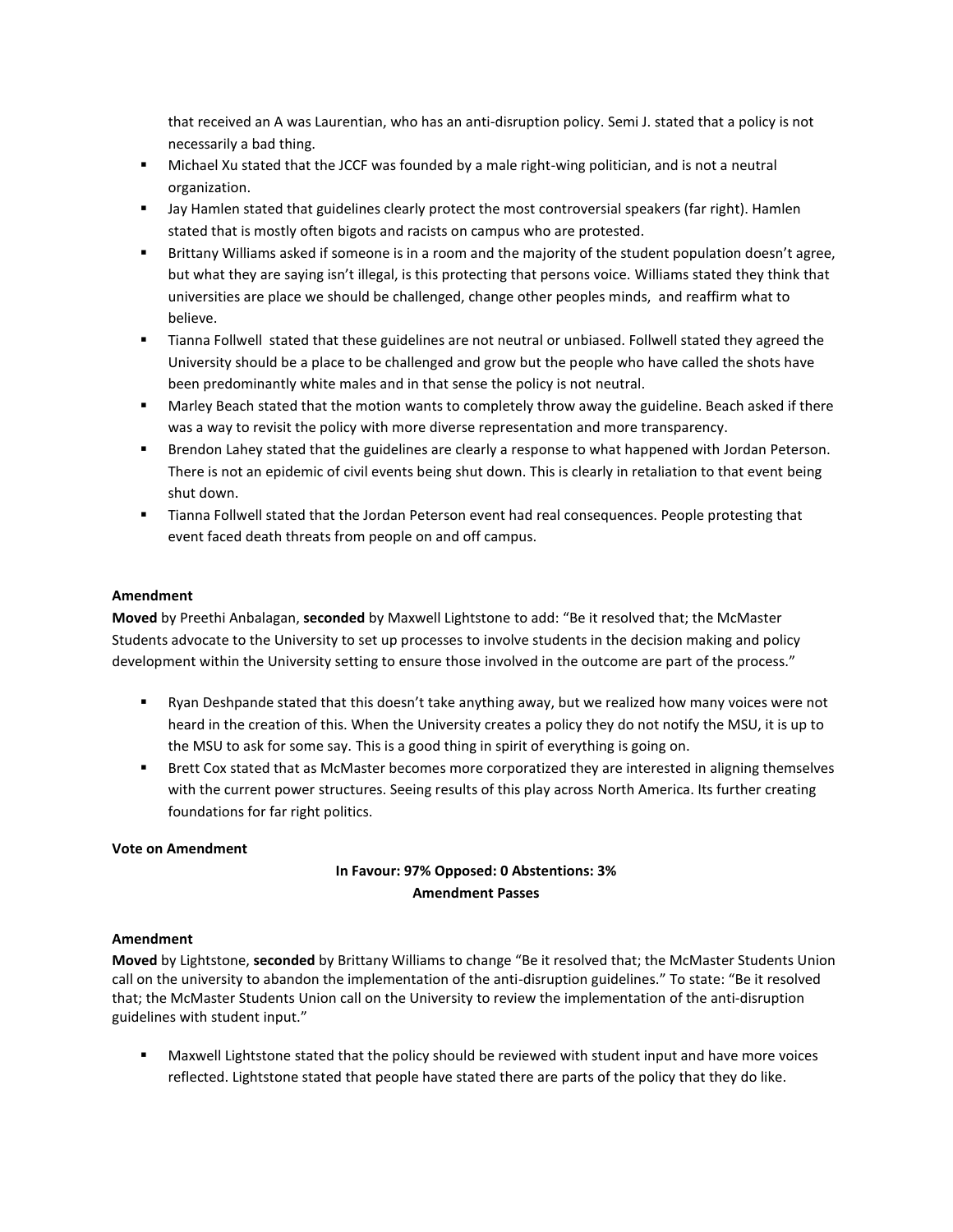- Ryan Deshpande encourage that everyone vote this down. Deshpande stated that the University currently has feedback open for the paper. Deshpande stated that they should take a strong stance and be firm.
- Brandon Lahey stated that this is already what the administration is claiming to be doing. The issue is the specific recommendations.
- Nicola Kim stated that policies like these need input from students.

### **Vote on Amendment**

## **In Favour: 75% Opposed: 0 Abstentions: 25% Amendment Fails**

**Moved** by Preethi Anbalagan**, seconded** by Maxwell Lightstone to Call to Question.

# **In Favour: 81% Opposed: 8% Abstentions: 0 Motion Passes**

#### **Vote on Main Motion**

# **In Favour: 85% Opposed: 15% Abstentions: 0% Motion Passes**

#### **4. Clubs without Membership Rules**

**Moved** by Maxwell Lightstone, **seconded** by Chukky Ibe that the McMaster Students Union work with Graduate Student Association and the McMaster Association of Part-time Studies to create a system of clubs that do not have membership rules so that all students can participate equally in them.

- Lightstone stated that the current clubs system only allows MSU members to fully participate in executive positions, which is not necessarily a bad thing but there are no clubs on campus where all students can participate. Students move on from undergrad and go to grad school, or change statuses from full-time to part time and then can no longer participate equally.
- Ibe stated that it was an interesting idea and encouraged attendees to vote it up.
- Justin Lee stated that the motion would allow individuals to have more of a sense of belonging and it would be interesting to include all sorts of students in clubs.

## **Vote on Main Motion**

# **In Favour: 93% Opposed: 0 Abstentions: 7% Motion Passes**

## **ADJOURNMENT**

**Moved** by Kirstin Webb, **seconded** by Ryan Deshpande that the meeting be adjourned.

## **In Favour: 91% Opposed: 9% Abstentions: 0 Motion Passes**

#### **Adjourned at 5:57pm**